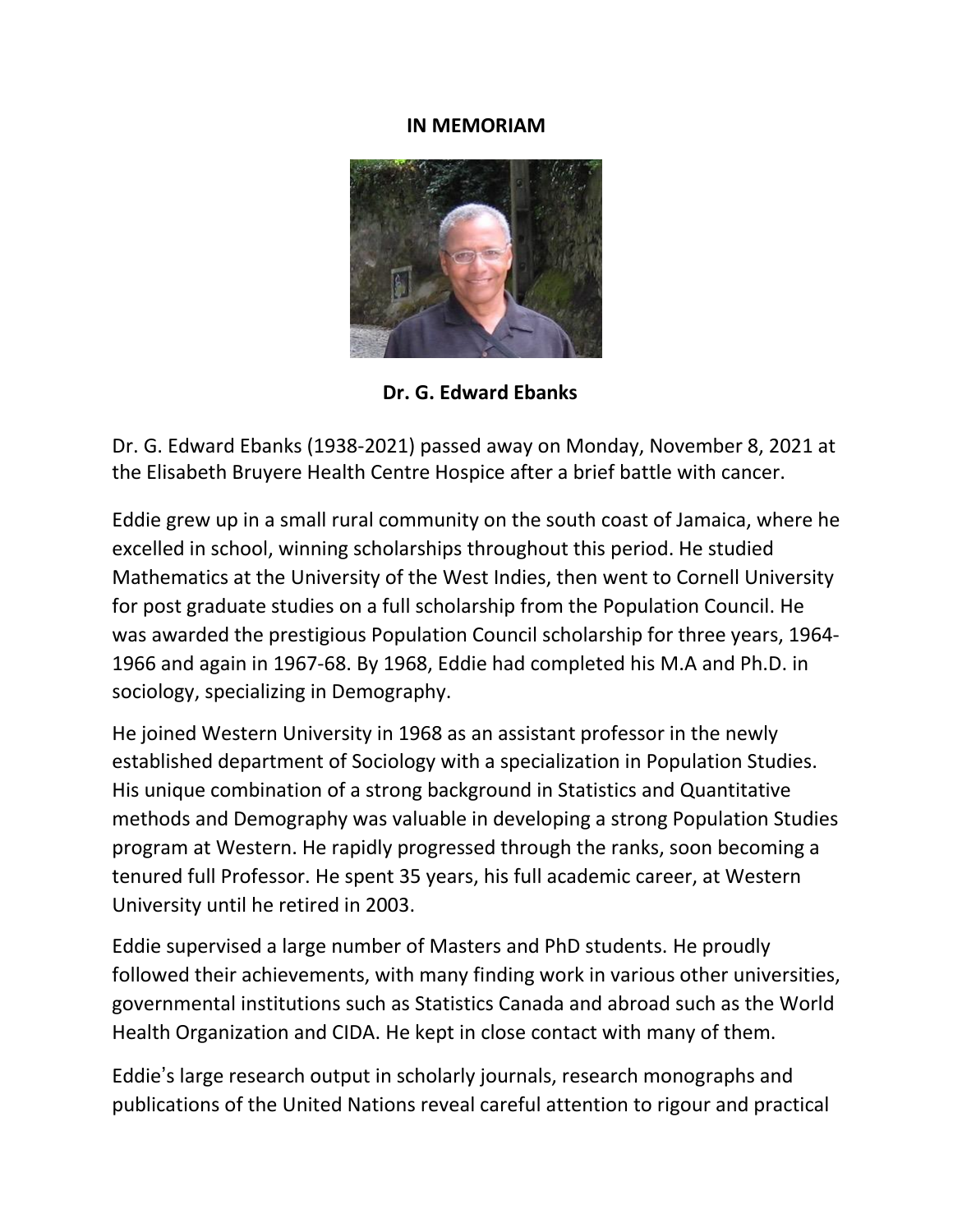relevance. His work was often interdisciplinary, relying on data collection and rigorous statistical analysis. He published seminal works on fertility, migration, and urbanization in Canada, the Caribbean and Latin America, with his work appearing in such prestigious journals as *Demography*, *Population Studies*, and *Studies in Family Planning*. His sabbaticals took him to U.N. Demographic centres in San Jose, Costa Rica, Santiago Chile, and to the World Fertility Survey offices in London, England which enabled him to do research in other Latin American countries. He did extensive field work in Barbados. These sabbaticals resulted in monographs establishing his reputation as a specialist in his field. His many consultantships with the Population Council, CIDA, IDRC, and the International Statistical Institute are a tribute to his standing in the field.

At Western, Eddie's accomplishments went beyond teaching and research. He was Chair of the Sociology department for five years, honing his skills in governance and administration. During his term, a number of young talented faculty were recruited. He was a champion for graduate students, often finding resources for them to present their work at national and international conferences. At the wider university level, he was three times President of the Faculty Association, a member of the University Senate and a member of the Board of Governors of Western. In his note of condolence, former Western Provost J. Clark Leith noted "Eddie was very effective in representing the interest of the UWO faculty at the bargaining table. The result on each occasion was an agreement that was in the interest of the Faculty and the University as a whole". Eddie's love affair with Western was lifelong and included cheering on the Western Mustangs football and basketball teams.

Eddie was a founding member of the Canadian Population Society (CPS) in 1973- 1974. He served on the council of CPS for many years, and finally as the President of CPS in 1998-2000. From small beginnings, CPS has grown into a major demography association with its own journal. During his career at Western, Eddie probably attended every annual conference of CPS and the Population Association of America, where he played an active role. In 1972, he was elected to the International Union for the Scientific Study of Population (IUSSP).

Throughout his career, Eddie would make time to join friends in a game of golf or a tennis match. Joining a running group in his early days at Western, he continued